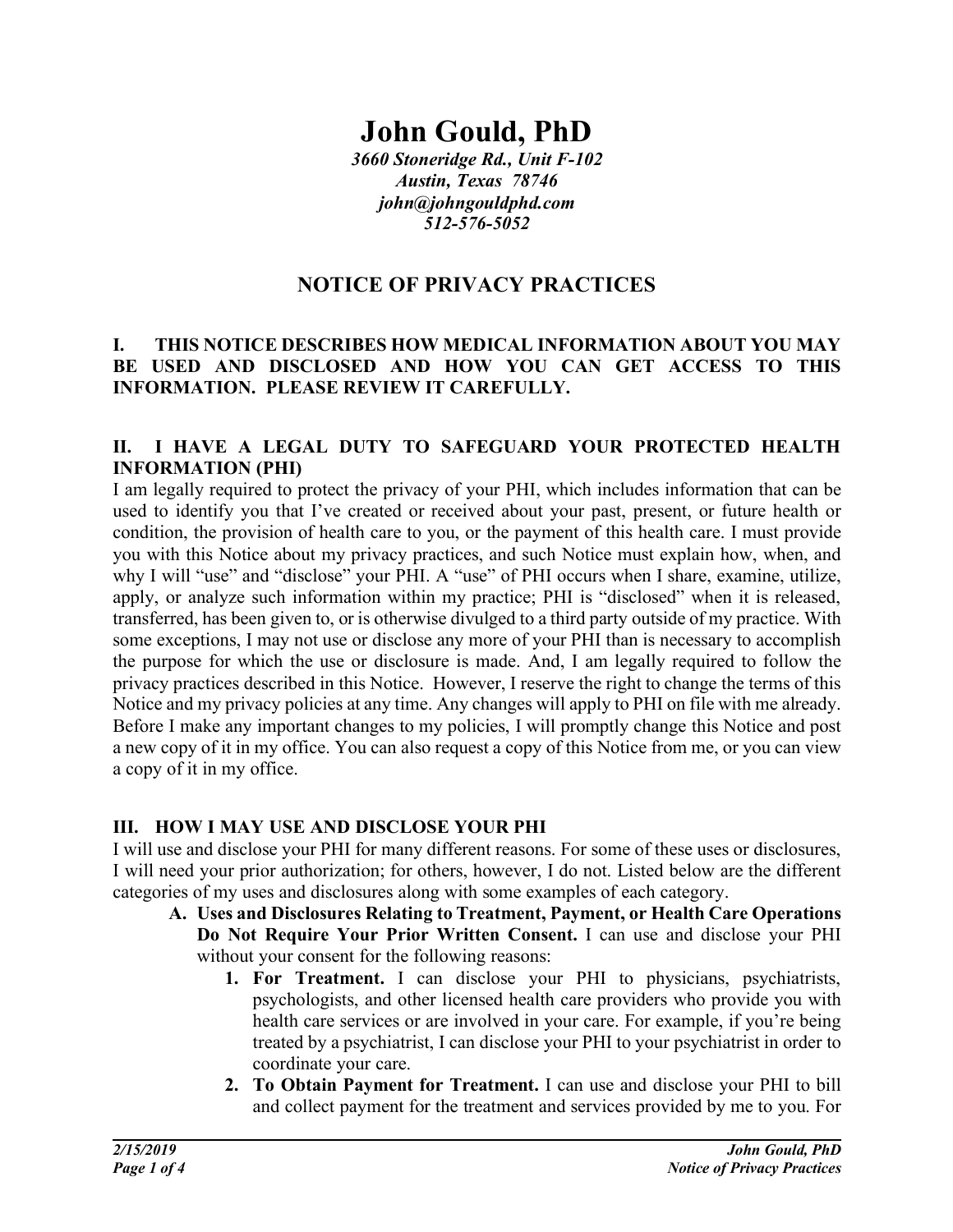example, I might send your PHI to your insurance company or health plan to get paid for the health care services that I have provided to you. I may also provide your PHI to my business associates, such as billing companies, claims processing companies, and others that process my health care claims.

- **3. For Health Care Operations.** I can disclose your PHI to operate my practice. For example, I might use your PHI to evaluate the quality of health care services that you received or to evaluate the performance of the health care professionals who provided such services to you. I may also provide your PHI to our accountants, attorneys, consultants, and others to make sure I'm complying with applicable laws.
- **4. Other Disclosures**. I may also disclose your PHI to others without your consent in certain situations. For example, your consent isn't required if you need emergency treatment, as long as I try to get your consent after treatment is rendered, or if I try to get your consent but you are unable to communicate with me (for example, if you are unconscious or in severe pain) and I think that you would consent to such treatment if you were able to do so.
- **B. Certain Uses and Disclosures Do Not Require Your Consent.** I can use and disclose your PHI without your consent or authorization for the following reasons:
	- **1. When disclosure is required by federal, state or local law; judicial or administrative proceedings; or, law enforcement.** For example, I may make a disclosure to applicable officials when a law requires me to report information to government agencies and law enforcement personnel about victims of abuse or neglect; or when ordered in a judicial or administrative proceeding.
	- **2. For public health activities.** For example, I may have to report information about you to the county coroner.
	- **3. For health oversight activities.** For example, I may have to provide information to assist the government when it conducts an investigation or inspection of a health care provider or organization.
	- **4. For research purposes.** In certain circumstances, I may provide PHI in order to conduct medical research.
	- **5. To avoid harm.** In order to avoid a serious threat to the health or safety of a person or the public, I may provide PHI to law enforcement personnel or persons able to prevent or lessen such harm.
	- **6. For specific government functions.** I may disclose PHI of military personnel and veterans in certain situations. And I may disclose PHI for national security purposes, such as protecting the President of the United States or conducting intelligence operations.
	- **7. For workers' compensation purposes.** I may provide PHI in order to comply with workers' compensation laws.
	- **8. Appointment reminders and health related benefits or services.** I may use PHI to provide appointment reminders or give you information about treatment alternatives, or other health care services or benefits I offer.
- **C. Certain Uses and Disclosures Require You to Have the Opportunity to Object.**
	- **1. Disclosures to Family, Friends, or Others.** I may provide your PHI to a family member, friend, or other person that you indicate is involved in your care or the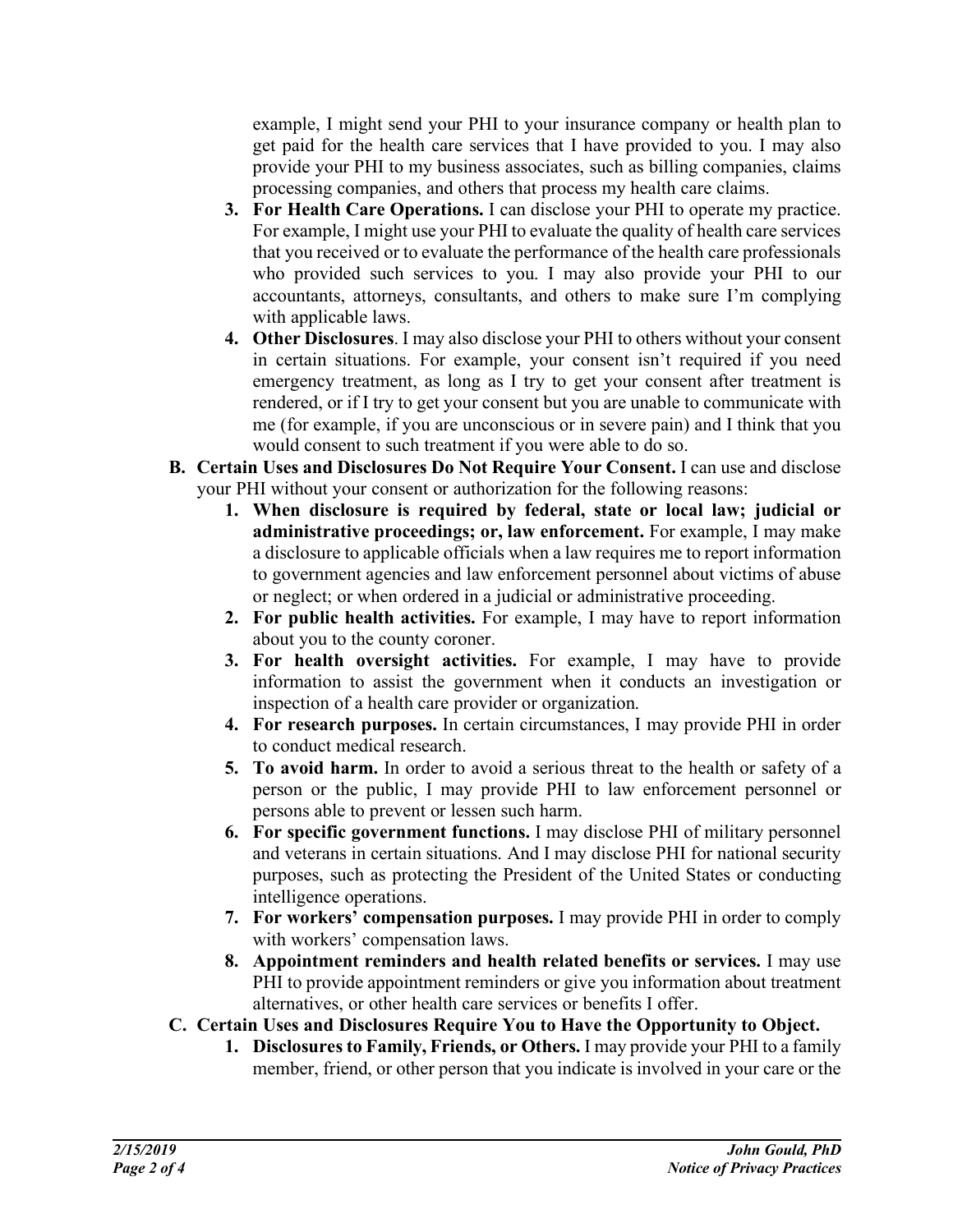payment for your health care, unless you object in whole or in part. The opportunity to consent may be obtained retroactively in emergency situations.

**D. Other Uses and Disclosures Require Your Prior Written Authorization.** In any other situation not described in sections III A, B, and C above, I will ask for your written authorization before using or disclosing any of your PHI. If you choose to sign an authorization to disclose your PHI, you can later revoke such authorization in writing to stop any future uses and disclosures (to the extent that I haven't taken any action in reliance on such authorization) of your PHI by me.

## **IV. WHAT RIGHTS YOU HAVE REGARDING YOUR PHI**

You have the following rights with respect to your PHI:

- **A. The Right to Request Limits on Uses and Disclosures of Your PHI.** You have the right to ask that I limit how I use and disclose your PHI. I will consider your request, but I am not legally required to accept it. If I accept your request, I will put any limits in writing and abide by them except in emergency situations. You may not limit the uses and disclosures that I am legally required or allowed to make.
- **B. The Right to Choose How I Send PHI to You.** You have the right to ask that I send information to you to at an alternate address (for example, sending information to your work address rather than your home address) or by alternate means (for example, email instead of regular mail) I must agree to your request so long as I can easily provide the PHI to you in the format you requested.
- **C. The Right to See and Get Copies of Your PHI.** In most cases, you have the right to look at or get copies of your PHI that I have, but you must make the request in writing. If I don't have your PHI but I know who does, I will tell you how to get it. I will respond to you within 30 days of receiving your written request. In certain situations, I may deny your request. If I do, I will tell you, in writing, my reasons for the denial and explain your right to have my denial reviewed. If you request copies of your PHI, I will charge you not more than \$0.25 for each page. Instead of providing the PHI you requested, I may provide you with a summary or explanation of the PHI as long as you agree to that and to the cost in advance.
- **D. The Right to Get a List of the Disclosures I Have Made.** You have the right to get a list of instances in which I have disclosed your PHI. The list will not include uses or disclosures that you have already consented to, such as those made for treatment, payment, or health care operations, directly to you, or to your family. The list also won't include uses and disclosures made for national security purposes, to corrections or law enforcement personnel, or disclosures made before April 15, 2002. I will respond to your request for an accounting of disclosures within 60 days of receiving your request. The list I will give you will include disclosures made in the last six years unless you request a shorter time. The list will include the date of the disclosure, to whom PHI was disclosed (including their address, if known), a description of the information disclosed, and the reason for the disclosure. I will provide the list to you at no charge, but if you make more than one request in the same year, I will charge you \$5.00 for each additional request.
- **E. The Right to Correct or Update Your PHI.** If you believe that there is a mistake in your PHI or that a piece of important information is missing, you have the right to request that I correct the existing information or add the missing information. You must